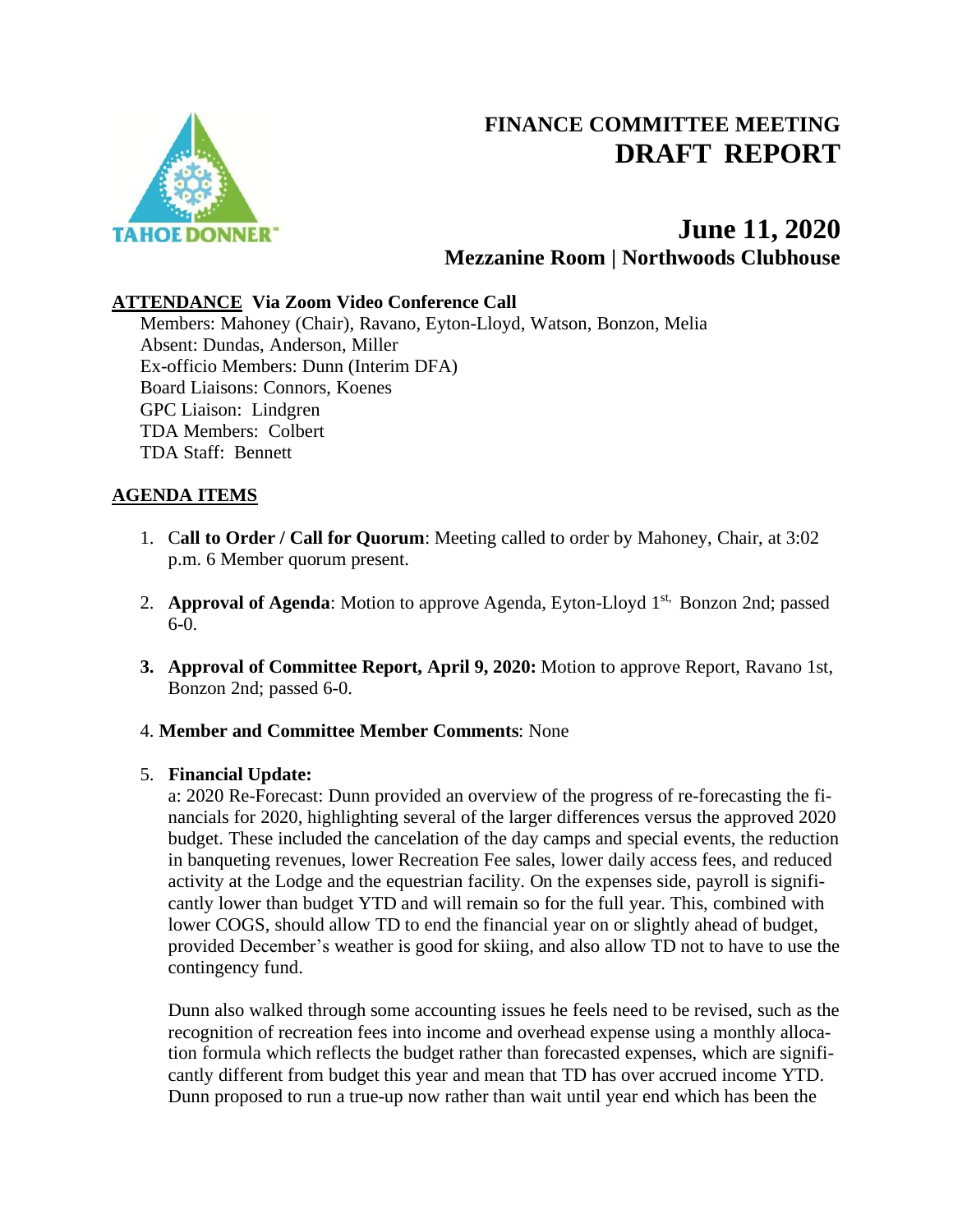prior practice. Dunn also recommended that management revisit the daily use fees to help reduce the losses of some amenities. Finally, Dunn took the opportunity to comment on the outstanding support he has received from Melanie Rives. Mahoney agreed and suggested that Rives be a permanent invitee to the Finance Committee meetings.

b. 2021 Budget Process: Dunn proposes to run the 2021 budget process in a bottoms-up manner since this year's expenses will not serve as a valid or useful benchmark. With personnel expenses being 75% of total expenses, he feels that focussing closely on headcount by department will produce the best result for 2021. Dunn also said he is building an interactive model that will allow for "what if?" questions and scenarios.

c. Accounting Systems: Dunn shared his early impressions of TD's accounting systems, highlighting that both the software and the hardware were fragile and either at or beyond their useful lives. He intends to start a fuller review process now, leading to solid recommendations by year end, followed by a bidding process and implementation. Together with consultants to help with the changeover including cloud backup, he opined that the cost range would be in the \$200-400k range. Connors expressed his thanks for Dunn's early contributions as well as his concurrence with the plan to move to new accounting systems.

**6. Recurring Tasks:** Review of Financial Resolutions: Bonzon advised the Committee that the working group planned to start meeting next week and that there were 6 policies requiring review during 2020, which he felt was very manageable.

# **7. Special Tasks Reports:**

a. Improving Periodic Reporting: Mahoney reported that the issue had been deferred pending the arrival of the Interim DFA, and he would like to get on Dunn's calendar to start the conversation. Dunn agreed that the current reports were currently overwhelming and that he is thinking about whether he can condense the real information down to 10 pages.

b. Downhill Ski Lodge Task Force: Mahoney informed the Committee that the project was behind plan due to management focusing on the safe and quick re-opening of amenities and to the unavailability of key staff (e.g., Robbie McClendon, Downhill Ski Area Manager) who have been furloughed.

c. Adjacent Real Estate Valuations: Discussion deferred to next meeting.

d. Long-Term Building Replacement Fund Alternatives: Watson informed the Committee that the work had been put on hold pending the selection of new Board Directors.

e. Replacement Reserve Fund Item Risk Assessment: Eyton-Lloyd said the work had not yet started due to the unavailability of Sloane. Connors asked the the group also look at items which are included in the Reserve Study but are seriously underfunded because the reserve funding was not commenced soon enough.

# **8. Quick Updates:**